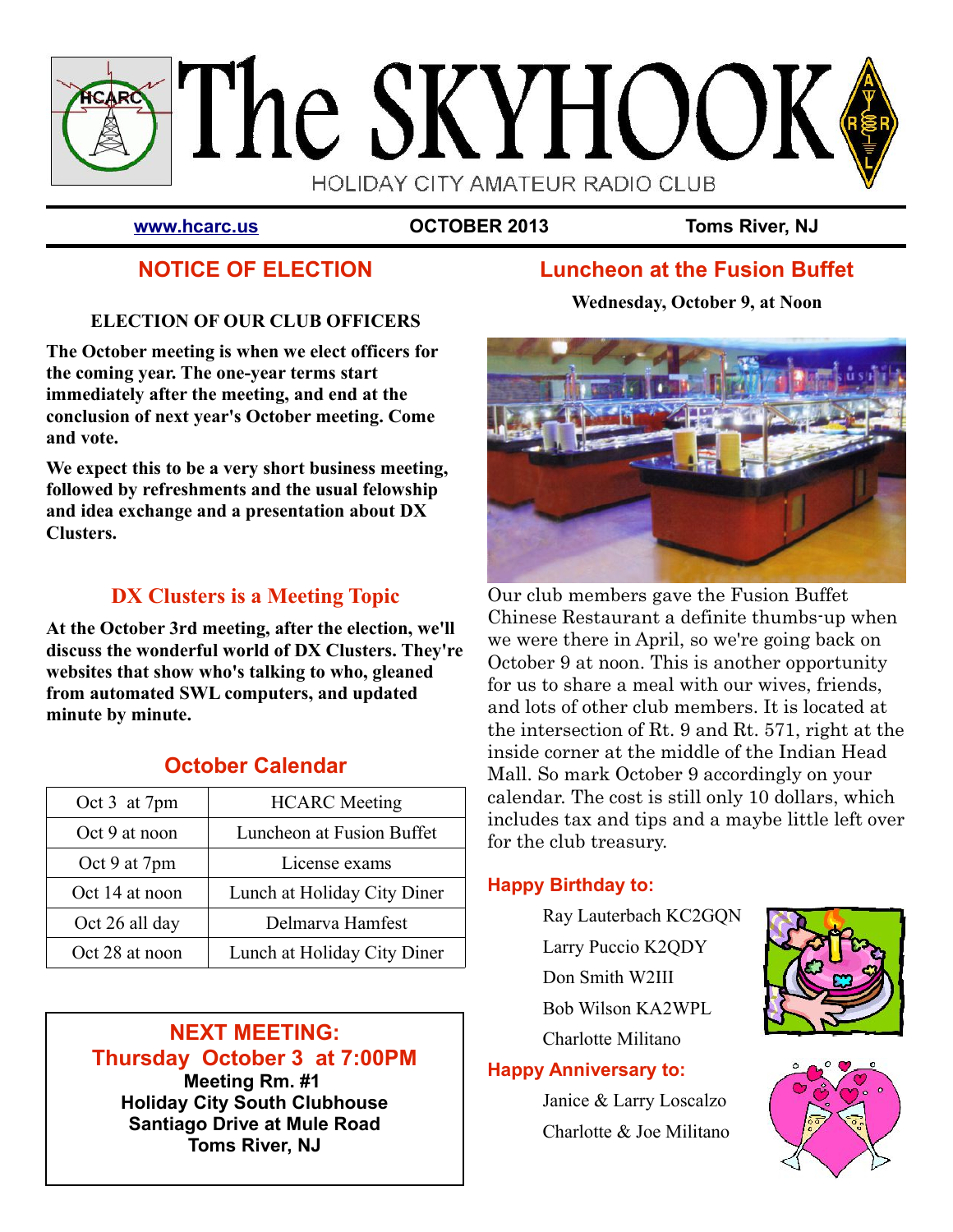## **HCARC Minutes of Sept 5, 2013**

Meeting called to order at 7:03pm by Club President Carl Lee W2PTZ.

The Pledge of allegiance was taken by the members.

The introduction of all in attendance was made (16 present).

The minutes of the August meeting were read by Carl and accepted.

The treasurer's report was made Larry Puccio K2QDY and accepted by membership.

Bank service fees of \$10.00 per month were questioned by Larry and he is going to investigate, in the search for "no fee" account.

Heath and Welfare report, John Hann K2JWH has family health problems, and Dave Ottenberg WA2DNJ is going to cardio therapy.

Skyhook report by John Roberts KQ4WR. John asked for more input for publication. He explained proposed upgrading of layout including color he is working on.

President Carl Lee presented service award certificates to Stan Stafiej KB2PD and Ed Picciuti W1EAP for serving on excess of 50 VE sessions each.

President Lee opened a question session. [RF] Noise problems were discussed and the membership contributed to the discussion.

Larry Puccio explained how to use the ARRL to return QSL Cards ( if you are a member).

There was discussion on future programs with unanimous endorsement of the way the programs are being presented .

Meeting was suspended at 7:45pm for coffee.

Meeting resumed at 8:00pm.

Volunteers for club offices were entertained informally.

Carl Lee as President

John Roberts as Vice President

Larry Puccio as. Treasurer

Ed Picciuti as Secretary

 Doug Poray will accept Membership chair due to Murray Goldberg KD2IN stepping down.

Carl Lee requested each attendee explain the antenna(s) they use and their xmiter along with the bands worked.

The members shared their experiences with one another.

A very interesting meeting.

Meeting closed 8:45pm

Ed Picciuti W1EAP

## **Ocean County ARES® News – October**

The annual Juvenile Diabetes Foundation Walk is still scheduled for October  $6<sup>th</sup>$  this year at the Seaside Heights Boardwalk despite the fire in Seaside Park. The walk will be modified to get around the damaged area and I probably will not know the route details until the morning of the walk. We need to treat the event as an emergency situation and be prepared for anything. After reviewing the report of the cause of the fire in Seaside Park, I doubt if I will ever trust another power outlet anywhere on the boardwalk. All the more reason to use battery power with solar charging. The event normally starts at 10:00 AM, but volunteers are asked to report by 8:00 AM to ensure they get breakfast, get signed up and receive assignment instructions and have ample time to get to their assigned station.

Net Control will be established between 7:00 and 7:30 AM and will use 145.170 MHz, WA2RES/R as a talkin. A lunch will be served after the event at the Northern end of the walk. If you are interested in being an operator, please email me at [WX2NJ@comcast.net](mailto:WX2NJ@comcast.net)

So far, I only have two volunteers.

Last month I talked about co-channel interference to the 145.170 MHz repeater in Manchester. It would appear some minor changes I made to the receiver surge protector and jumper cable made all the difference. The surge protector was very corroded and it looks like it was the source of receiver noise for many years. The New York repeater signal is still strong, but the PL control of the repeater prevents false keying. There are still many repeaters throughout the country in use without PL, but in our area it is a necessity.

About a week ago, Yahoo decided to make some major changes to their Yahoo Groups and it has really stirred up some of the group owners and /or moderators.

*Continued on page 3*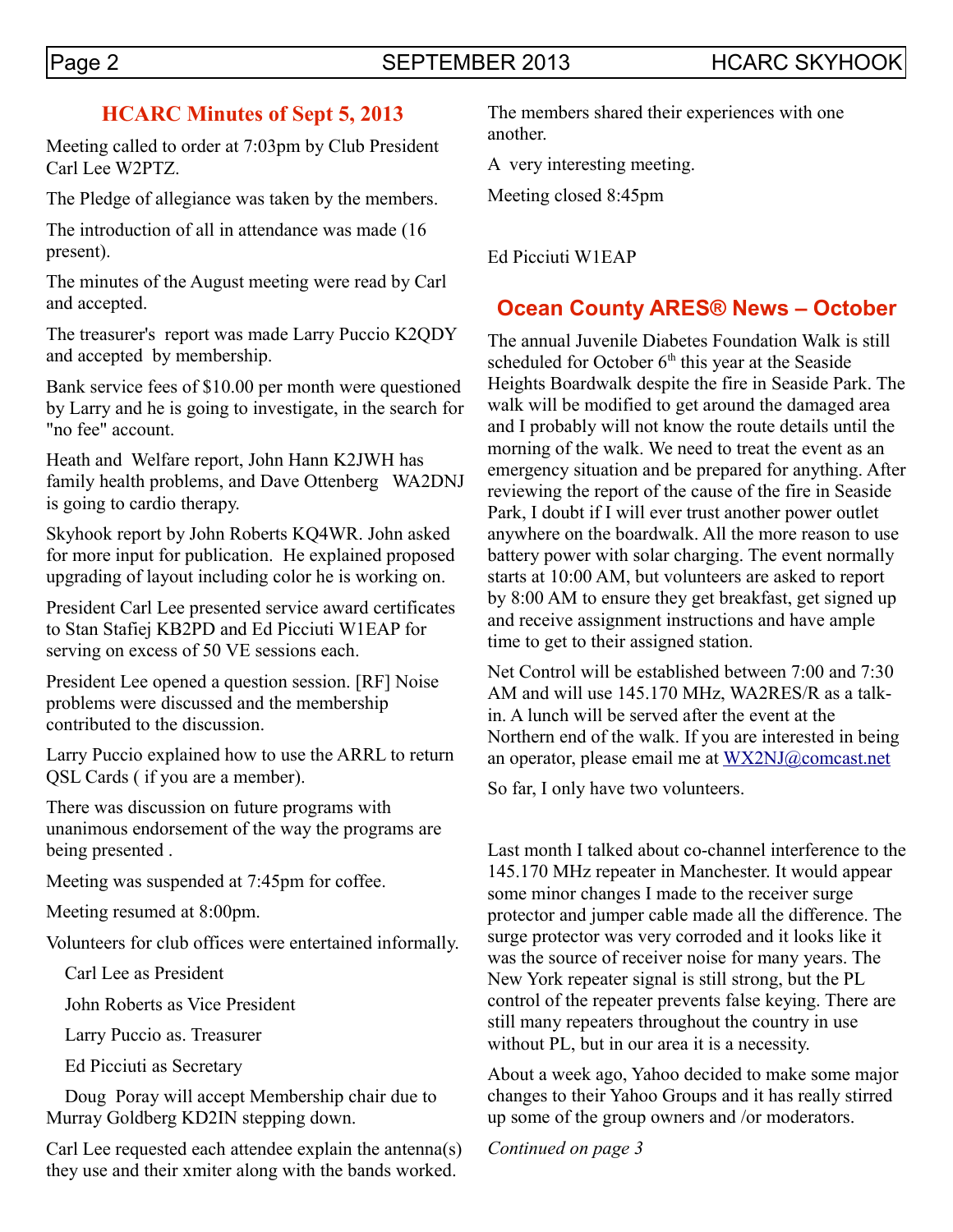## HCARC SKYHOOK SEPTEMBER 2013 Page 3

#### *Ocean County ARES - Continued from page 2*

Many group functions no longer work and it is hard to navigate the site. Many groups have sensed a delay in messages and I have personally seen this happen with ARES. Yahoo never announced any of the changes to the owners or moderators and it certainly would have been courteous to do so. I doubt if the old format will ever be returned, so everyone just has to make the best of the situation.

73 de WX2NJ

Bob Murdock

Ocean County Amateur Radio Emergency Service® EC

## **70 Centimeters (420-450 MHz)**

This band is open to all classes of ham license, but is shared with other services in some areas.

| 420.00-426.00 | ATV repeater or simplex with 421.25<br>MHz video carrier control links and<br>experimental |
|---------------|--------------------------------------------------------------------------------------------|
| 426.00-432.00 | ATV simplex with 427.250-MHz video<br>carrier frequency                                    |
| 432.00-432.07 | EME (Earth-Moon-Earth)                                                                     |
|               | 432.07-432.10 Weak-signal CW                                                               |
| 432.10        | 70-cm calling frequency                                                                    |
|               | 432.10-432.30 Mixed-mode and weak-signal work                                              |
|               | 432.30-432.40 Propagation beacons                                                          |
|               | 432.40-433.00 Mixed-mode and weak-signal work                                              |
|               | 433.00-435.00 Auxiliary/repeater links                                                     |
|               | 435.00-438.00 Satellite only (internationally)                                             |
| 438.00-444.00 | ATV repeater input with 439.250-MHz<br>video carrier frequency and repeater<br>links       |
| 442.00-445.00 | Repeater inputs and outputs (local<br>option)                                              |
| 445.00-447.00 | Shared by auxiliary and control links,<br>repeaters and simplex (local option)             |
| 446.00        | National simplex frequency                                                                 |
| 447.00-450.00 | Repeater inputs and outputs (local<br>option) See www.arcc-inc.org/                        |

## **Internet and e-Mail Address Links**

Internet addresses and most callsigns in SKYHOOK are now hyperlinks to web sites or email addresses. If clicking on the link does not bring up what you want, copy the address and paste it into your search box.

#### **How to Get SKYHOOK**

SKYHOOK comes to Club members, and to others who have requested it, by e-mail. It is also available from *[www.hcarc.us](http://www.hcarc.us/)*, at which you will also find back-issues.

#### *[Our VE Crew](mailto:lpuccio1@comcast.net?subject=VE)*

Murray [KD2IN,](mailto:MurrayKD2IN@comcast.net) John [K2JWH,](mailto:johnhinbarnegat@gmail.com) Ed [W1EAP,](mailto:epicciuti@hotmail.com) Larry [K2QDY,](mailto:lpuccio1@comcast.net) John [KQ4WR,](mailto:kq4wr@arrl.net) Stan [KB2PD,](mailto:kb2pd@arrl.net) Steve [N2WLH,](mailto:n2wlh@arrl.net) Kevin [W2FA](mailto:w2fa.kgw@gmail.com) Walter [KC2LFD,](mailto:wkorch@yahoo.com) Paul [N2QXB,](mailto:N2QXB@hotmail.com) Larr[yWA2VLR.](mailto:lloscalz@optonline.net)

*License exams are given on the second Wednesday of each month at Holiday City South Clubhouse, Bldg A, which is at the corner of Mule Rd. and Santiago Dr. Directions: Go to Mule Rd. and to the corner of Santiago Dr. Turn into Santiago Dr., then into the parking lot in front of the pool. Enter bldg. on right*

#### **CLUB COMMITTEES**

*Refreshments:* Ed Baranowski *Webmaster:* Steve [N2WLH,](mailto:n2wlh@arrl.net) Carl [W2PTZ](mailto:w2ptz@arrl.net) *Publicity:* Ed [W1EAP](mailto:epicciuti@hotmail.com) *Programs:* Carl [W2PTZ](mailto:w2ptz@arrl.net) 732-237-2421 *Sunshine:* Dave [WA2DJN](mailto:wa2djn3@verizon.net) *Field Day:* Larry [K2QDY](mailto:lpuccio1@comcast.net) *VE Sessions:* Larry [K2QDY](mailto:lpuccio1@comcast.net) 732-349-2950 & the crew *Skyhook:* John Roberts [KQ4WR](mailto:kq4wr@arrl.net) 732-350-1162 *Fund Raising:* vacant *Membership:* Murray [KD2IN](mailto:murraykd2in@comcast.net)

#### HOLIDAY CITY AMATEUR RADIO CLUB Toms River, New Jersey

|                        | Web Site WWW.hcarc.us |                    |              |  |  |
|------------------------|-----------------------|--------------------|--------------|--|--|
| President              | Carl Lee              | W2PTZ              | 732 237-2421 |  |  |
| Vice President         | vacant                |                    |              |  |  |
| Secretary              | John Hann             | K <sub>2</sub> JWH | 609 660-0985 |  |  |
| Treasurer              | Larry Puccio          | K <sub>2</sub> ODY | 732 349-2950 |  |  |
| <b>Executive Board</b> | John Roberts          | KO4WR              | 732-350-1162 |  |  |
| <b>Executive Board</b> | Ed Picciuti           | <b>W1EAP</b>       | 732 736-0955 |  |  |
| <b>Executive Board</b> | Don Smith             | W <sub>2III</sub>  | 732 505-4821 |  |  |
| W2HC Trustee           | Don Smith             | W2III              | 732 505-4821 |  |  |

Membership is open to all interested persons. Ham license is not required. Dues are \$20.00 per year, payable Jan 1<sup>st</sup>. Members joining during the year will have the dues prorated. Family membership \$30.00.

---------------------------------------------------------- Meetings are held on the first Thursday of every month, at 7:00 pm. Location: Meeting Room #1 in the Holiday City South Clubhouse. Directions: Go to Mule Rd. and to the corner of Santiago Dr. Turn into Santiago Dr., then into the parking lot in front of the pool. Enter bldg. On right.

--------------------------------------------------------- The SKYHOOK is published monthly. Editor and Publisher: John Roberts [KQ4WR](mailto:kq4wr@arrl.net) phone: 732 350-1162 E-mail [KQ4WR@arrl.net](mailto:KQ4WR@arrl.net) Send all newsletter items to: John Roberts 7 Lincoln Ct. Whiting, NJ 08759-1505, or e-mail [KQ4WR@arrl.net](mailto:KQ4WR@arrl.net)

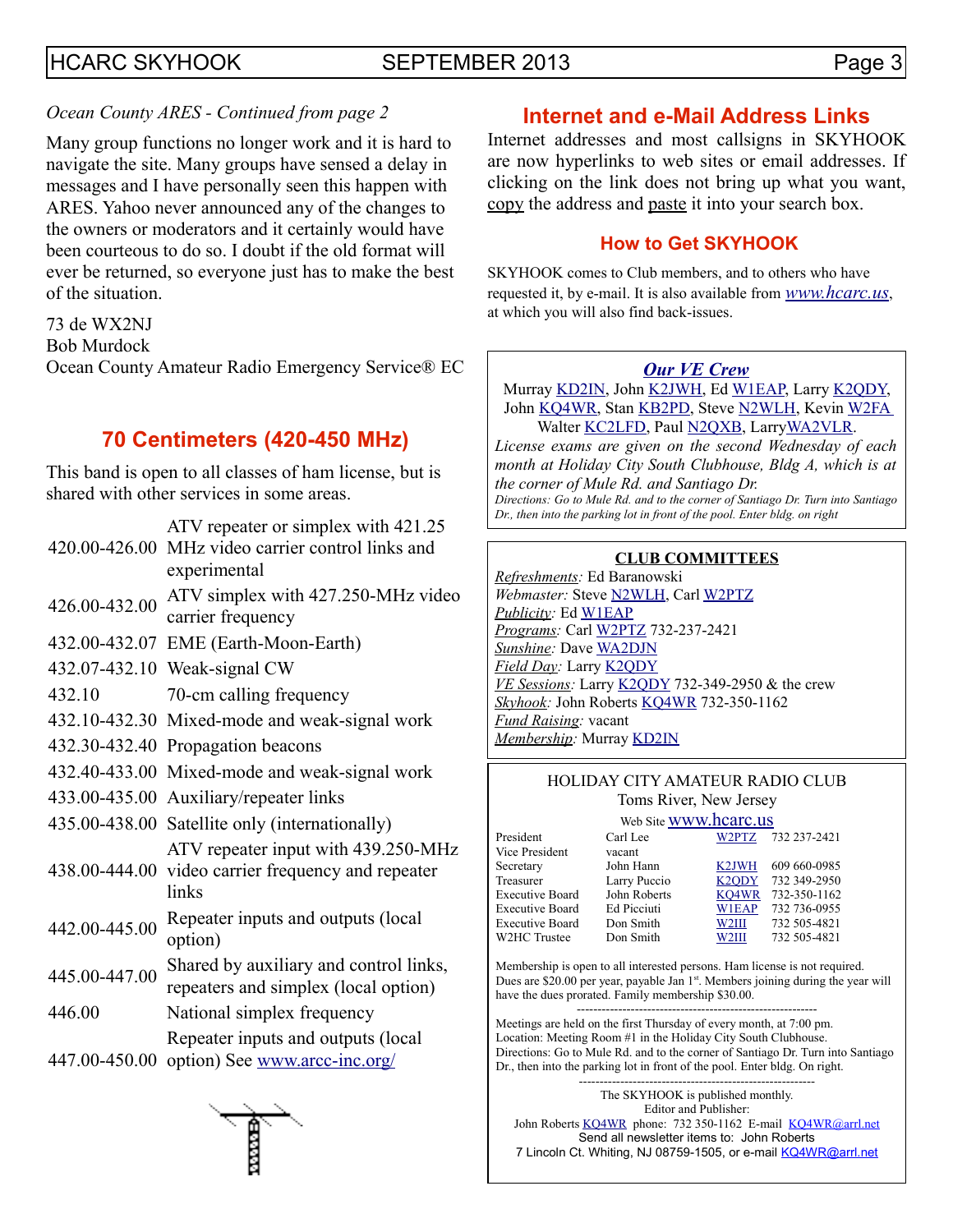## Page 4 SEPTEMBER 2013 HCARC SKYHOOK

## **Dear Elmer, What is Q?**



Dear Friend,

#### **Q stands for Quality Factor.**

 It's the ratio of the current being exchanged between the capacitor and inductor of a resonant circuit, to the current needed to keep it running.

#### **The higher the Q, the sharper the resonance.**

 Technically, it's pretty simple, so bear with me. Any single resonance, even a mechanical resonance, can be simplified to just an inductance (such as a coil), a capacitance (a capacitor or "condenser"), and a resistance (such as a resistor), all connected in series.

 During each cycle, current flows back and forth between the inductor and the capacitor. Because that current has to flow through the resistance, each cycle uses up some energy as power in the resistance.

 At the resonant frequency, the inductance and the capacitance cancel each other, leaving only the resistance. **Reactance and resistance are** orthogonal to each other, **like Northward and Eastward, or Length and Width.** The inductive reactance,  $X = 2$  pi f L, increases with frequency, while the capacitive (negative) reactance,  $X = -1/(2 \text{ pi f C})$ , becomes smaller with frequency, so at some frequency they perfectly cancel each other. That's the resonant frequency.

 **The Q of a series resonant circuit is the ratio of the inductive (and capacitive) reactance (at the resonant frequency), X, to the series resistance, R. So, at resonance, Q=X/R.** 

#### **Notes:**

In real life, the resistance is the total of several resistances that represent a number of things, such as losses the coil, losses in the capacitor, power needed to drive the next stage of amplification, or power radiated by an antenna. Likewise the inductance includes the inductance of wiring, and the capacitance includes "stray" capacitance such as between turns of the coil.

 Inductance and capacitance can have both current and voltage without using up power, because the direction of energy flow in the first and third quarter cycles is reversed in the second and fourth quarters.

 Some circuits are easier to picture as a parallel resonant circuit. There an inductance, a capacitance, and a resistance are all connected in parallel. In that case, the resistance will be a high value, rather than a low value, and the Q is then the ratio of resistance to reactance, rather than reactance to resistance.

 One way you can measure the Q of a circuit is by applying an unmodulated signal, then tuning a little higher, until the resonant signal level drops by 3db (half an S unit). Call that frequency H. Then tune down past the peak to where the level is again 3db less than the peak level, and subtract that frequency from frequency H. That's the 3db bandwidth. **The Q is the peak frequency divided by the 3db bandwidth.**

#### **73,** Elmer

## DECLASSIFIED ADS

For Sale

MFJ 986 Antenna Tuner, has internal SWR meter, can handle 1500WPEP. \$100.



Ameritron AL-811 600WPEP Linear. Make an offer.Ed Picciuti W1EAP 732-736-0955.

Declassified Ads are free. To post one, contact the Editor.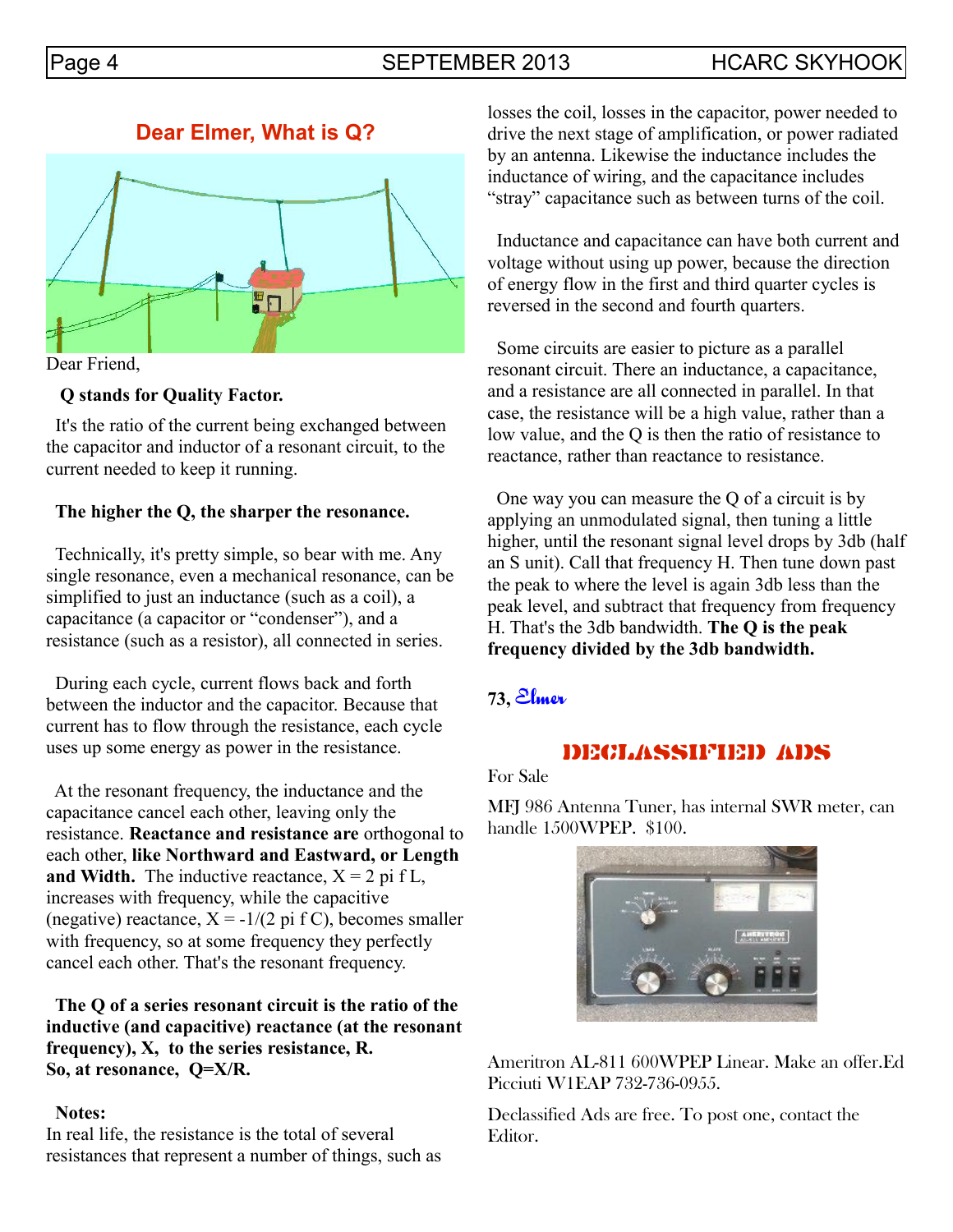## HCARC SKYHOOK SEPTEMBER 2013 Page 5

## **Rent a Station**

 You can subscribe to a service that sends you what appears to be, and works like, a real HF radio. But it lacks all the RF components. It's just the front panel with 2-way telemetry which links it to any one of several real world-class ham stations which you actually do operate from your not-so-dummy front panel. The speaker, display, all the buttons, knobs and front panel jacks work just like on the transceiver it's controlling. [But I suspect that QSK response would be slow due to link delay.]

 By "world class" I mean like kilowatt stations on mountains with towers supporting stacked Yagis on all bands. It costs \$3000 to \$5000 a year for the service, plus a charge per minute of use, but that's less than you'd spend on a DXpedition, and you don't even have to leave home. Is it legal? The article in QST said yes, it's as legal as working 2-meter stations via a repeater. See [www.remotehamradio.com](file:///C:/Documents%20and%20Settings/HP_Owner/My%20Documents/Cabinet/SKYHOOK/WIP/www.remotehamradio.com%20) or May (not April) 2013 QST page 59.

## **AUG-SEP HOW'S DX**



From: Aug15<sup>th</sup> through Sep  $14<sup>th</sup>$ : **Russ, WA2VQV** worked:

| Date | Callsign                       | Band          | Entity                          | Grid             | Dist&Dir | C/IOTA |
|------|--------------------------------|---------------|---------------------------------|------------------|----------|--------|
| 8/17 | CV <sub>5</sub> A              | 15 RTTY       | Uruguay                         | GF <sub>15</sub> | 5300 SSE | SA-030 |
| 9/7  | <b>EM0I</b>                    | 20 RTTY       | Ukraine                         | <b>KM55</b>      | 4800 NE  | EU     |
| 9/9  | GW3KHZ                         | 17 CW         | Wales                           | <b>IO81</b>      | 3380 NE  | EU-106 |
| 9/9  | HP0INT/2                       | 15 CW         | Panama                          | <b>HJ08</b>      | 2170 S   | NA-170 |
| 9/12 | HP0INT/2                       | <b>15 CW</b>  | Panama                          | HJ08<br>2170 S   |          | NA-202 |
| 9/7  | HP0INT/3                       | <b>15 CW</b>  | <b>HJ08</b><br>2170 S<br>Panama |                  |          | NA-071 |
| 9/14 | HP0INT/9                       | <b>15 CW</b>  | Panama                          | HJ08             | 2170 S   | NA-203 |
| 9/14 | JW5E                           | 20 SSB        | Svalbard                        | JQ78             | 3530 NNE | EU-026 |
| 9/5  | ON7TO                          | <b>20 SSB</b> | Belgium                         | JO20             | 3700 NE  | EU     |
| 9/14 | <b>S561EB</b>                  | 17 SSB        | Slovenia                        | <b>JN76</b>      | 4270 NE  | EU     |
| 9/2  | SV <sub>2</sub> COB            | 20 CW         | <b>KM17</b><br>Greece           |                  | 4970 NE  | EU     |
| 9/4  | T <sub>10</sub> V <sub>B</sub> | 30 CW         | Transnistra<br><b>KN46</b>      |                  | 4830 NE  | EU     |
| 9/6  | <b>T10VB</b>                   | <b>20 CW</b>  | Transnistra<br><b>KN46</b>      |                  | 4830 NE  | EU     |
| 8/23 | <b>TM0SM</b>                   | 15 SSB        | France                          | JN <sub>09</sub> | 3620 NE  | EU-081 |
| 9/7  | <b>UT0U</b>                    | <b>20 SSB</b> | Ukraine                         | <b>KM55</b>      | 4800 NE  | EU     |
| 9/7  | YL5T                           | <b>20 SSB</b> | Latvia                          | KO <sub>26</sub> | 4250 NE  | EU     |
| 8/22 | YW5X                           | 20 SSB        | Venezuela                       | <b>FK60</b>      | 2090 SSE | SA-054 |

## **Monday Noon Get-togethers**

After several months of switching venues, we've decided that the simpler schedule was a better schedule, so we're back to using the Holiday City Diner exclusively,. Therefore, the current schedule for the Monday Noon Lunch Get-together is now just the Diner every two weeks.

## **Delmarva Hamfest**

#### **October 26, 2013 at the Sussex Tech High School, on US9 in Georgetown Delaware.**

**[www.radioelectronicsexpo.com](http://www.radioelectronicsexpo.com/) Save gas; relax on the Cape May - Lewes Ferry, then follow US9 about 17 miles WNW. Save money; Delaware has no sales tax. Talk-in 147.090+ PL** 

## **Daylight Savings Time Ends Nov 3**

Of course you know to convert DST to Standard Time, you subtract an hour. To convert Eastern Standard Time to UTC ("Zulu time"), add 5 hours. Remember that after 7pm, it would be the next day,because if the time is in UTC, the date will also be in UTC. Yeah, I know you knew that. It's just a reminder.

## **CQ WW SSB Contest**

Some DX operators seem to think of US and Canadian hams as QRM, but there's at least a few DX contests in which they actually try to contact us. The most popular one of these is the CQ World-Wide SSB Contest. The rules are simple; the "exchange" is just a signal report and your CQ zone. Our CQ Zone is 5, so the exchange might be "Five Niner, Zero Five". Check out [www.cqww.com](http://www.cqww.com/) for more information.